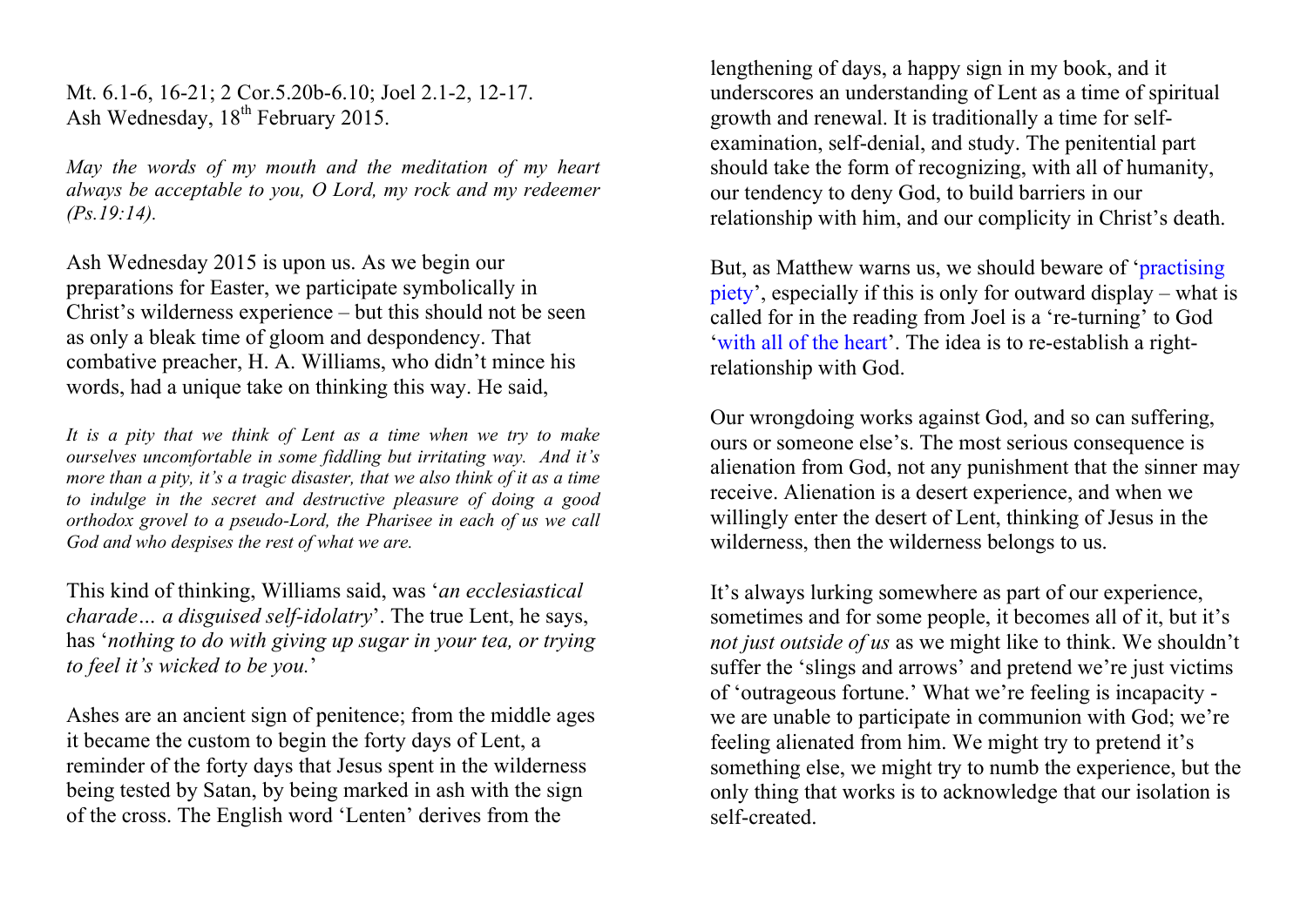It may be isolation from love, from feeling competent, from work. What used to delight and enliven, music, food, politics, the Bible even, has become dull and uninviting – it deadens and makes us sleepy. Not because we're lazy, but because it makes us feel even more alone.

Or perhaps we've been robbed, robbed of easy certainties, unthinking convictions, that this is black and that is white; that old so-and–so was a saint; that what I thought I could believe & trust has turned out to be false; that a good walk in the country is a cure for everything. When the fantasies I built my life upon have dissolved – what do I have left? What foundations remain? Do I just go on, day after day with my faked jollity, my forced laughter, my streaks of downright pain?

This is the true Lent, the sense of being isolated and illequipped, all at sea without a raft. It is, I believe, a necessary part of our human experience, and therefore it found a place in the life of the Son of Man. He is us, and driven by the Spirit, he did time in the wilderness. The story of Jesus reminds us that being thrown out in this way is part of our call to faith. To know isolation, alienation, to be incapable of communion is part of our training – perhaps because, as we may suspect, our communion has so far been shallow and we have come to see its superficiality.

Hence the feelings of loss, and where the temptations begin. Temptation to give up, to cynicism, even to cruelty. Temptation to banish from life all we hold dear, like love, to distrust and disbelieve in what we are, to deny that it is the

Spirit which bears witness to our spirit. God in us. We become like dead people, despite our repetition of the creed every Sunday where we speak of the Spirit as He who with the Father and the Son together is worshipped and glorified. We say it, but we just don't believe it. Our self-distrust conjures up demons like 'I can't do this anymore' or 'I want to die' - or we find ourselves angry at a word, a glance, a failure to show interest – or we may feel envy, malice, and become uncharitable.

*'This then is our Lent, our going with Jesus into the wilderness to be tempted. And we might apply to it some words from the First Epistle of St. Peter:*

*'Beloved, do not be surprised at the fiery ordeal that is taking place among you to test you, as though something strange were happening to you. But rejoice, in so far as you share Christ's sufferings, that you may also be glad and shout for joy when his glory is revealed.'*

*1 Peter 4:12,13*

*Accept your wilderness. From the story of the Son of Man realise what your Lent really means, and then the angels will minister to you as they did to Him. In other words, you'll find moments when giving for love's sake really satisfies you, really makes you feel alive and in contact. And at such moments Christ's glory is revealed, and we rejoice and are glad. We look at the travail of our soul and are satisfied. Lent, we discover, is Easter in disguise.'*

*H. A. Williams*

*Spoken in the name of the Father, the Son and the Holy Spirit. Amen.*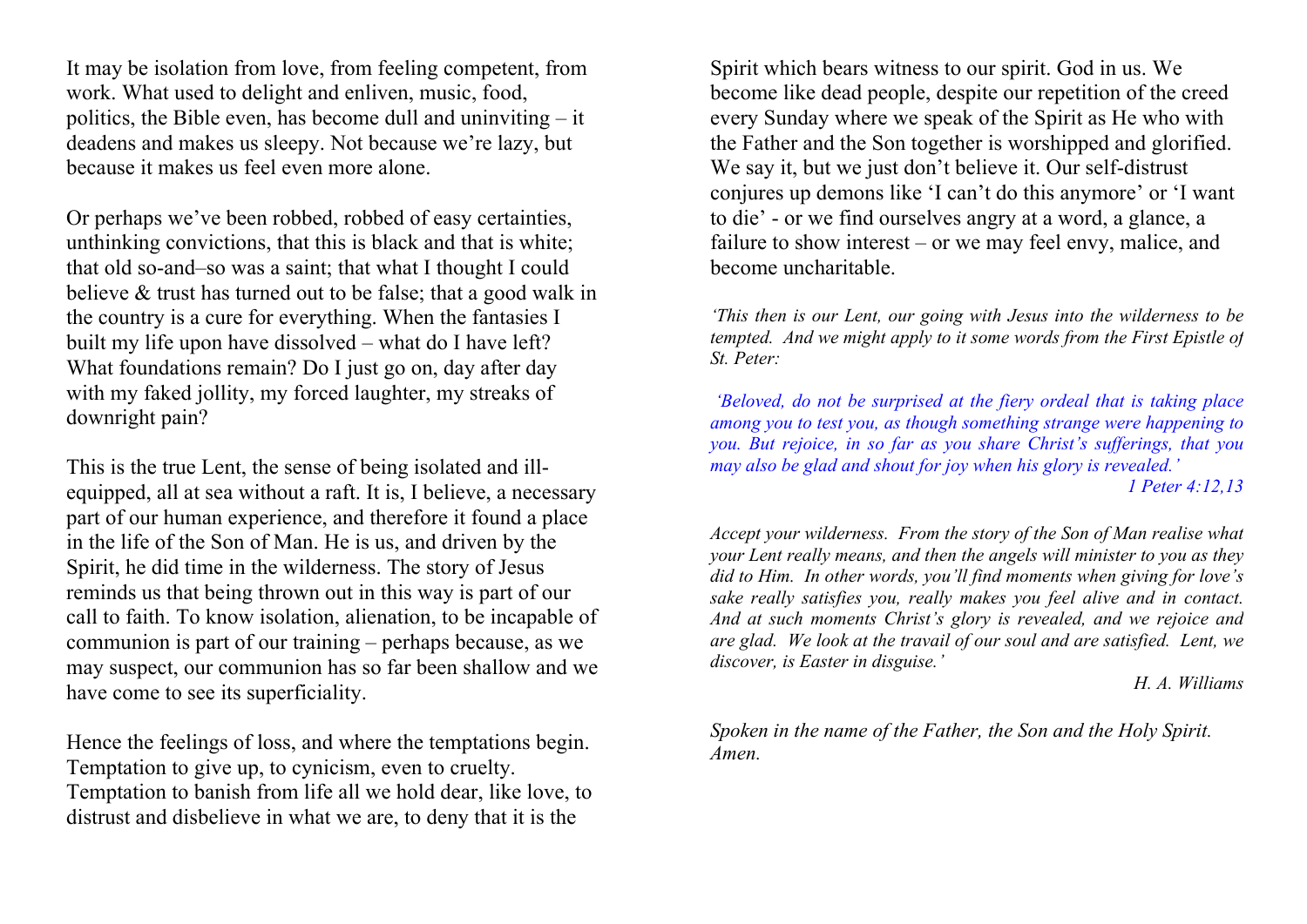## **Matthew 6.1-6, 16-21 Concerning Almsgiving**

'Beware of practising your piety before others in order to be seen by them; for then you have no reward from your Father in heaven.

2 'So whenever you give alms, do not sound a trumpet before you, as the hypocrites do in the synagogues and in the streets, so that they may be praised by others. Truly I tell you, they have received their reward. <sup>3</sup>But when you give alms, do not let your left hand know what your right hand is doing,  $4$ so that your alms may be done in secret; and your Father who sees in secret will reward you.

5 'And whenever you pray, do not be like the hypocrites; for they love to stand and pray in the synagogues and at the street corners, so that they may be seen by others. Truly I tell you, they have received their reward. <sup>6</sup>But whenever you pray, go into your room and shut the door and pray to your Father who is in secret; and your Father who sees in secret will reward you.

16 'And whenever you fast, do not look dismal, like the hypocrites, for they disfigure their faces so as to show others that they are fasting. Truly I tell you, they have received their reward.  $^{17}$ But when you fast, put oil on your head and wash your face,  $18$ so that your fasting may be seen not by others but by your Father who is in secret; and your Father who sees in secret will reward you.

19 'Do not store up for yourselves treasures on earth, where moth and rust consume and where thieves break in and steal;  $^{20}$ but store up for yourselves treasures in heaven, where neither moth nor rust consumes and where thieves do not break in and steal. <sup>21</sup>For where your treasure is, there your heart will be also.